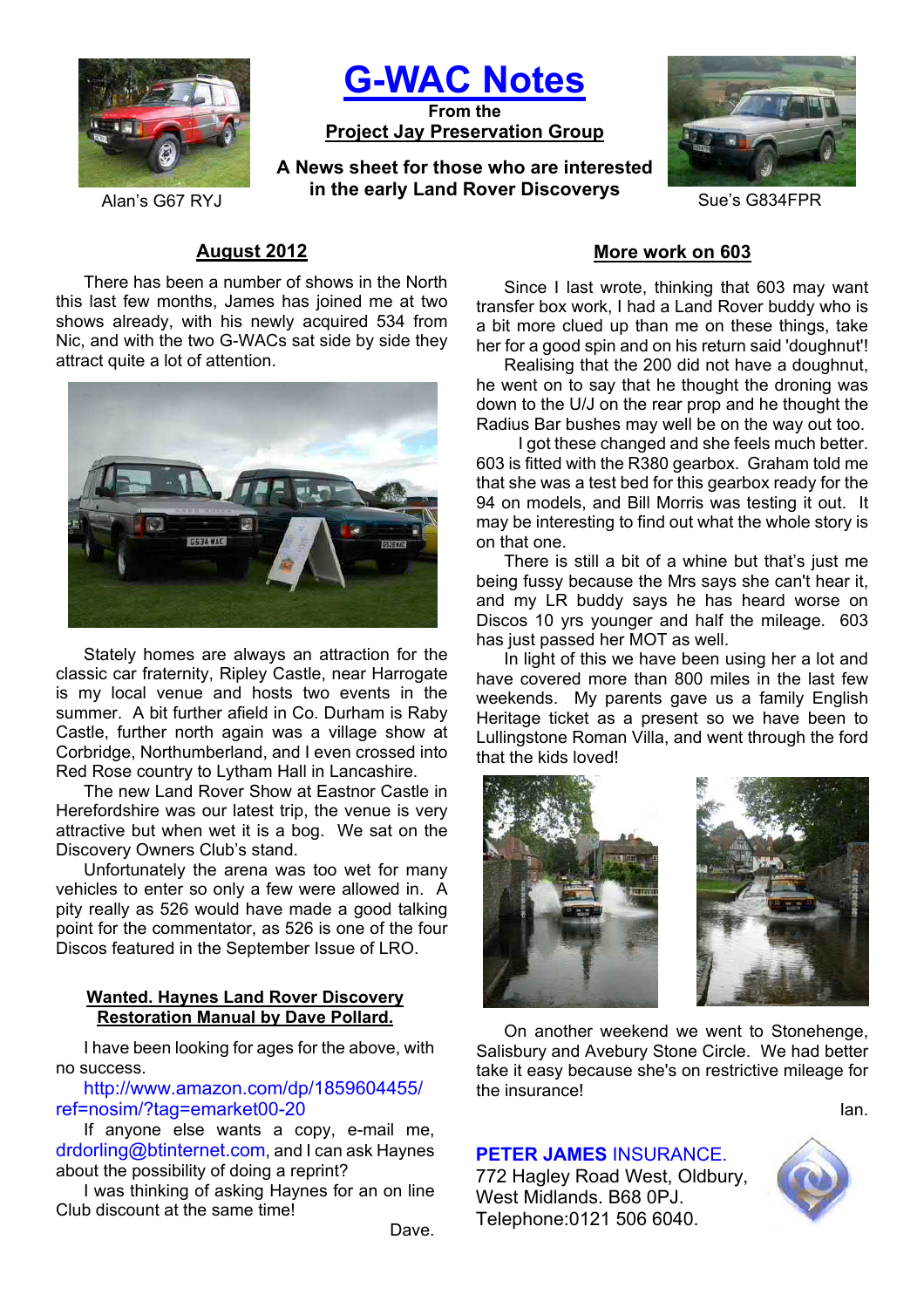# **Ripley Castle Classic Car Show, 5th August.**

The run up to my second classic car show in as many weeks as an exhibitor and I was back out again polishing up 534. I am sure all the neighbours think I am crackers by now as they don't see it as a classic car (it's ok, I don't either, but some day you never know. it happened to the humble Ford Anglia so there is hope yet).

The morning started bright and warm and after being let down at the last minute by a friend who wanted to come, I was running a little behind but set off for Mr Preston's to head to the show in convoy (or was it that really I have no idea where I am going and now use the services of Prest Nav, it's not got me lost yet.).

We arrived at the show and were pointed in the direction of a hill with more Land Rovers parked on it. After setting up and the ceremonial bacon sandwich consumed, it was time to listen out for the loud speakers to hear what was happening in the arena for the 80's cars and the 4x4's, to take both our vehicles in to get involved with the spirit of the event.

I had managed to have a walk around the show and see what was available in the auto jumble, and was a little disappointed with what was on offer as I had a little shopping list but wasn't able to tick off anything on the list. I did managed to find a book on Disco's about the history of them to date and found it to be very interesting.



A call for the 80's vehicle came out and a quick hop back to the car and we went in, I think the best 80's car was given to a stunning XJS (would never have thought of them as stunning 10 years ago but I am sure you will agree they have got better with age) and it was back to our vantage point on the hill until the 4x4's were called in.

I had a look round at the other cars in the 4x4 class in the arena, and got chatting to the 109 Carawagon owners (total of four) that had camped at the site. Unbeknown to me, the dark clouds had rolled in with an almighty flash of lighting shooting across the sky, followed by a boom of thunder. As I looked across the show ground an impressive simultaneous action of the all the convertibles roofs going up tickled me as I headed back to the car.

Just at that moment the call came for the 4x4's to enter the show ring and Roy and I headed down the hill and found a space side by side just as the heavens opened and the rain poured down, halting the judging for some time, enough for me to fall asleep and then be woken up after it had stopped raining, by someone tapping on the driver's door glass, who turned out to be the judge wanting to know about 534.

After a good talk with the judge, I thought nothing of it, as the selection of classic 4x4s in the arena with very nice Series 1 & 2 would certainly be the judges favourite. I waited to head back out again; I listened out for the announcement and the queue to head out "the winner for the best 4x4 is.... James Brackenbury and his 1989 Land Rover Discovery".

With a great surprise I immediately looked over to Roy who had the biggest smile on his face. So I had heard right, I thought to myself. I jumped out of the car to meet the judge to get my award. I am sure a few owners of the old vehicles didn't believe it; I then had to stay on till the end of the show and go back into the arena for Best in Show and took a photo of 534 sat next to some beautiful vehicles.

I am pleased to say I didn't win the Best in Show category, as I am sure everyone else would think it had been a set up.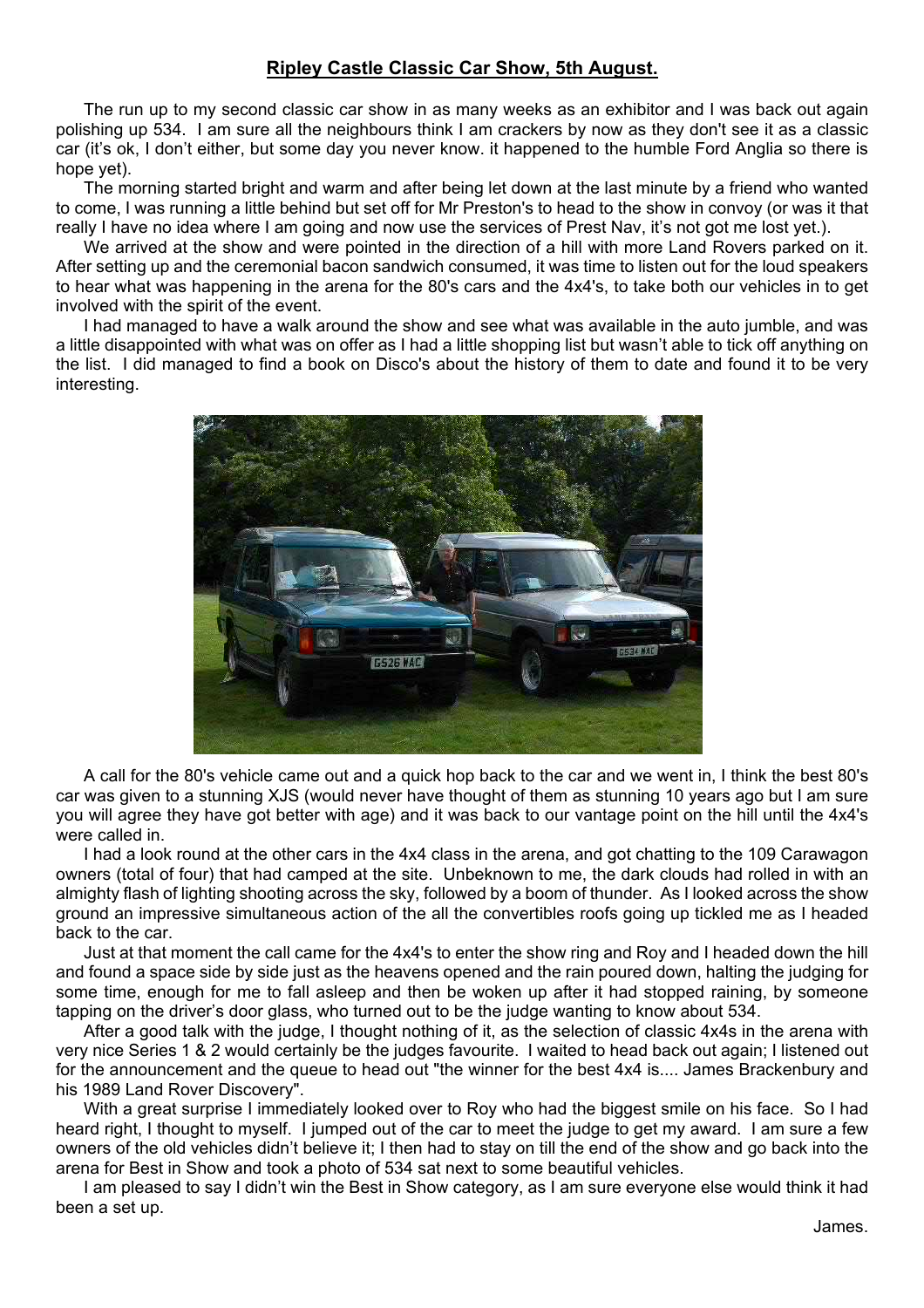#### **Current known owners of launch cars. @ August 2012**

G457WAC Mark Wheatley<br>G459WAC. (Amphibian) G459WAC. (Amphibian) G459WAC. (Amphibian)<br>G461WAC G461WAC John Boucher<br>G463WAC John Boucher<br>Jan Rawlings. G465WAC & G526WAC <br>G469WAC & G524WAC **Roy Preston.** Lee Barnett G469WAC & G524WAC<br>G470WAC G478WAC<br>
G480WAC, G482WAC & G486WAC<br>
David Ashburner G480WAC, G482WAC & G486WAC<br>G488WAC G490WAC Rob Ivins G510WAC Nick Prior<br>G511WAC Colin Cros G511WAC Colin Crossley

lan Rawlings.<br>Roy Preston. Frank Elson. **Clive Richfield** James Brackenbury

There were 86 cars registered on 01.10.89 from G451WAC to G537WAC, with the exception of G500WAC.

#### **Other known launch cars on DVLA site.**

G466WAC, G477WAC, G494WAC, and G525WAC

#### **Other pre-production, G-WACs and early cars**

| <b>B62 COH &amp; C60 JKG</b>      | Philip Bashall (The Dunsfold Collection) |
|-----------------------------------|------------------------------------------|
| C742HUH                           | <b>Charles Whitaker</b>                  |
| G226EAC                           | Discovery Owners Club                    |
| G513DHP                           | Project Jay Preservation Group           |
| G279WAC                           | Neal                                     |
| G302WAC                           | Sandy Andrews                            |
| G308WAC                           | Robin Gray                               |
| G310WAC                           | Mark Simpson                             |
| G311WAC                           | Ivor Ramsden                             |
| G316WAC                           | David Cox                                |
| G401WAC                           | Owner not known                          |
| G405WAC                           | Harry Harrison                           |
| G406WAC                           | <b>Keith Britton</b>                     |
| G410WAC                           | Robin Jeffery                            |
| G563WAC                           | David Spirrett                           |
| G601WAC                           | <b>Richard Haynes</b>                    |
| G602WAC                           | Owner not known                          |
| G603WAC                           | lan Redfern                              |
| G610WAC                           | John Stuart-Gay                          |
| G611WAC                           | Jamie Menzies                            |
| G635WAC                           | Alec Gatherer                            |
|                                   |                                          |
| G28 RMW                           | Glyn Jones                               |
| G41 VHA                           | Simon Tinkler                            |
| G67 RYJ                           | Alan Mitchell                            |
| G101GEL                           | <b>Tim Evans</b>                         |
| G324CBG                           | Robin Jeffery                            |
| G374UYR                           | <b>Jack Straw</b>                        |
| G442AJM                           | Scott Seacombe                           |
| G5530WD                           | J Herod                                  |
| G656RYB                           | Graham Welch                             |
| G711YRY                           | Peter Hares                              |
| G757SGX                           | Paul Bishop                              |
| G767NRH                           | David Ashburner                          |
| G834FPR                           | Sue Virgin                               |
| G892VPM                           | M E Hall                                 |
| G942UTT                           | Keith Taylor                             |
| G987LKU                           | Andy Greer                               |
| H776POJ                           | Duncan Campbell                          |
| H871EWK                           | <b>Mark Hardwick</b>                     |
| J140OAC Ambulance                 | Neil Witt                                |
| J463HVK Ambulance                 | William Wallace                          |
| 3656 TW 24                        | Keith S L Daffern. (France)              |
| AZ-829-TJ                         | Raymond Bechetoille (France)             |
| Camel. Awaiting export to the USA | Robert Blanchard (USA)                   |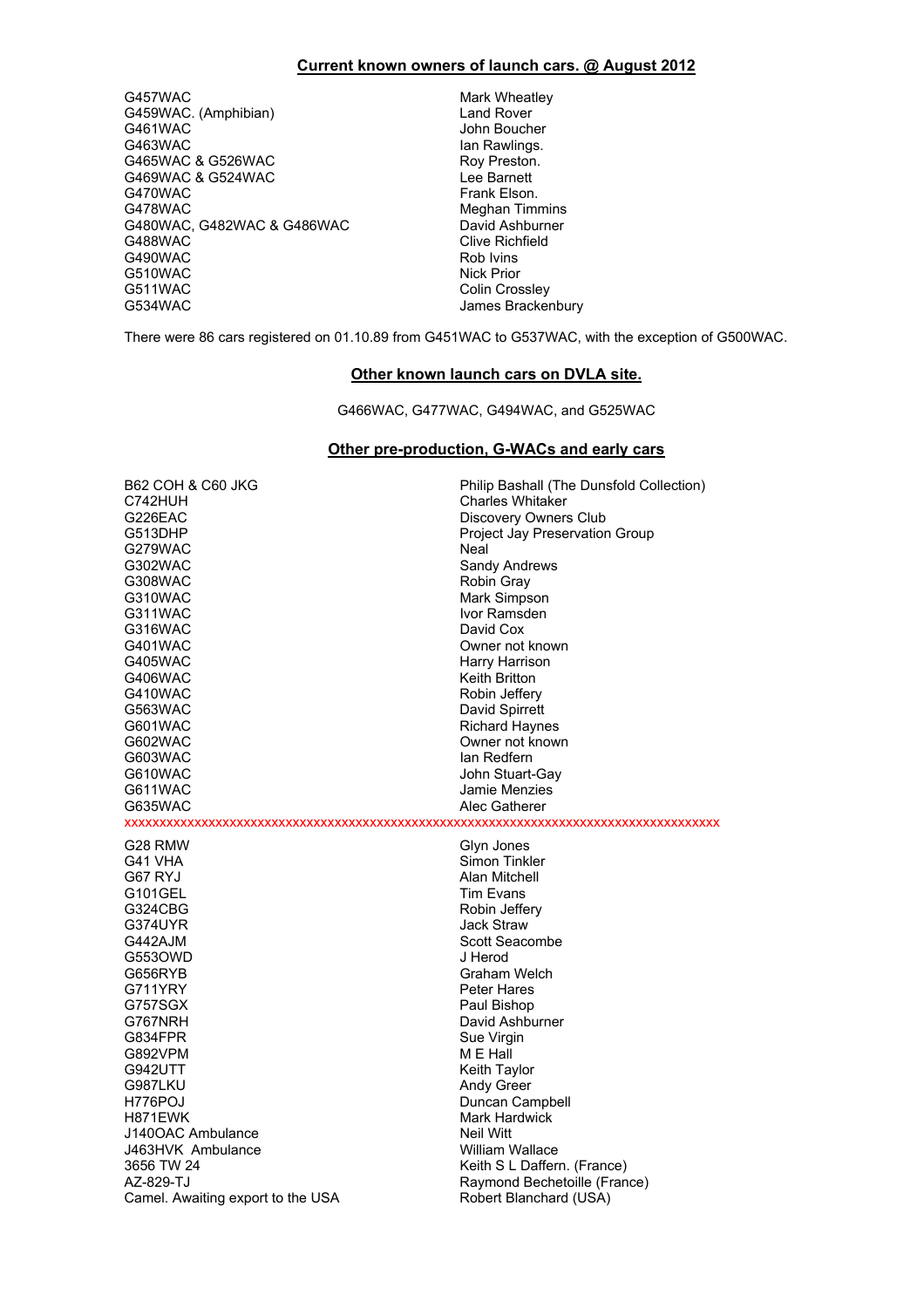# **New Owner for G67 RYJ**

G67 RYJ is an early 1989 200Tdi Discovery that has been on the radar of the G-WAC Notes for some time now. Earlier this year, it was sold by its previous owner, Peter King to Foley SV Ltd, and we wondered what fate awaited it when it found a new owner.

Thankfully, its new owner is Alan Mitchell.

No stranger to Land Rovers, Alan has owned or co-owned around 20 models over the last decade, been featured twice on the cover of Land Rover Monthly, and comes from a family who only buy and drive Rover group products.

Alan traded his March 2011 LRM cover car Defender into Foleys and purchased the Discovery.

He wishes to preserve G67 and restore it to showroom condition. In the one brief month that he has



owned it he has already managed quite

a lot.

He has replaced any of the peeling sonar blue interior trim with some new old stock items from Dingocroft, also removed the now quite rusty original accessory bullbar and replaced with a Hella spot lamp grille, original number plate holder and a new set of number plates made up in the original factory style.

Mechanically, she has been given a full service, along with a new timing belt kit, new water pump, new glow plugs, all new fluids, new brake discs, pads and refurbished callipers

Cosmetically, she has had a full machine polish and wax, with a full underseal and wax injection treatment, repainted original wheels, new general grabber tyres and repainted roof rails.

Alan has also contacted Caffyns of Lewes, the original selling dealer, and got them to send him a tax disc holder and keying.



Finally, original Discovery waterproof seat covers, genuine tow bar kit, and new genuine key blanks cut to suit, have been purchased and installed.

Alan wishes for the vehicle to look just like it had rolled off the pages of the 1989 brochure, and will be doing even more work to preserve the originality of the car as time goes on.